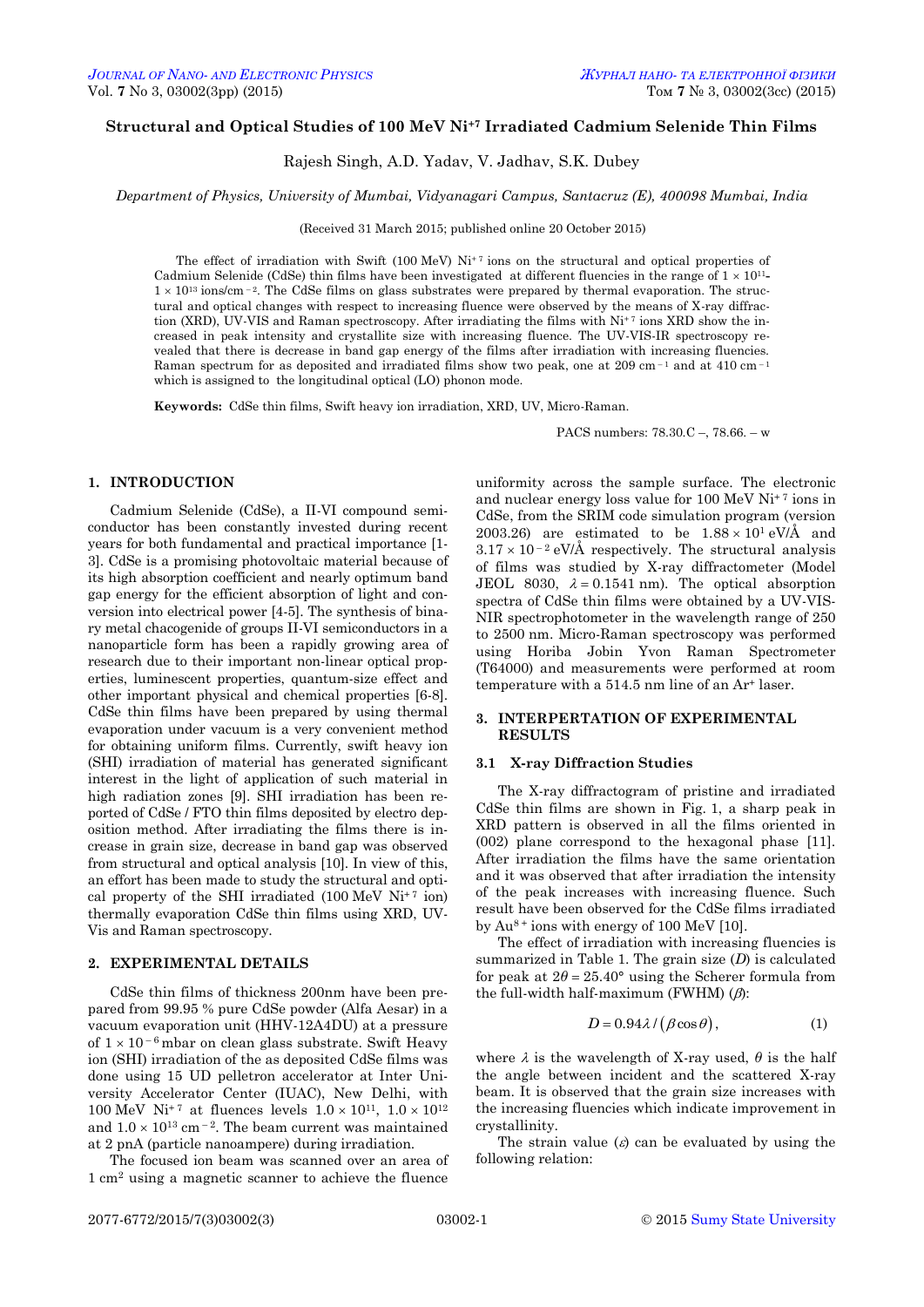RAJESH SINGH, A.D. YADAV, V. JADHAV, S.K. DUBEY *J. NANO- ELECTRON. PHYS.* **[7](#page-0-2)**, [03002](#page-0-2) [\(2015\)](#page-0-2)



**Fig. 1 –** X-Ray diffractogram of pristine and SHI irradiated thin films of CdSe (a) Pristine (b)  $1 \times 10^{11}$  (c)  $1 \times 10^{12}$  (d)  $1\times 10^{13} \, \mathrm{cm}$ 

$$
\varepsilon = \beta \cos \theta / 4 \tag{2}
$$

The dislocation density  $(\delta)$  has been calculated by using the following formula

$$
\delta = 15\beta \cos\theta / 4aD \tag{3}
$$

The lattice spacing (*d*) is calculated from the Bragg's formul

$$
d = \lambda / 2 \sin \theta \tag{4}
$$

By this study it was observed that strain and dislocation density in the film decreases with the increases with fluencies [12].

**Table 1 –** Structural parameters of CdSe films irradiated at various fluences

| Sample             | $\theta$ | $\mathop{\rm span}_D^{\rm main}$<br>Lattice | size<br>$\overline{\text{nm}}$<br>Grain | $\delta$ [× 1014]<br>lines/m <sup>2</sup> | $\frac{6}{3}$<br>$\begin{array}{l}{\rm Strain}\\ {\rm [}\times\,10^{-1} \end{array}$ | hkl |
|--------------------|----------|---------------------------------------------|-----------------------------------------|-------------------------------------------|--------------------------------------------------------------------------------------|-----|
| Pristine           | 25.40    | 3.504                                       | 27                                      | 15.34                                     | 1.737                                                                                | 002 |
| $1 \times 10^{11}$ | 25.37    | 3.508                                       | 42                                      | 12.57                                     | 1.182                                                                                | 002 |
| $1 \times 10^{12}$ | 25.35    | 3.510                                       | 56                                      | 9.43                                      | 0.753                                                                                | 002 |
| $1\times10^{13}$   | 25.32    | 3.513                                       | 69                                      | 7.26                                      | 0.474                                                                                | 002 |

#### **3.2 UV-VIS Spectroscopy Studies**

The transmission spectra of the as grown and irradiated CdSe film at different fluencies was measured in the wavelength range 250 to 2500 nm. The absorption coefficient  $(a)$  was calculated from transmission spectra in order to calculate the band gap  $(E_g)$ . It is observed that  $E_g$ value decreases with increasing fluencies as shown in Fig. 2. Decrease in band gap energy which, in turn, depends on the increase of grain size of the CdSe films with increasing fluencies. The decrease in band gap energy of high-energy irradiated sample leads to ionization of atom, due to which change in the local structure order of films, as well as it induce lattice damage and creates defect energy levels below conduction band [13].

# **3.3 Raman Spectroscopy Studies**

Fig. 3 shows the Raman spectra of as deposited and irradiated CdSe films at increasing fluencies. Raman



**Fig.** 2 – Variation of  $(ahv)^2$  against  $(hv)$  for Pristine and SHI irradiated thin films of CdSe (a) Pristine (b)  $1 \times 10^{11}$  (c)  $1 \times 10^{12}$ , (d)  $1 \times 10^{13}$  cm <sup>- 2</sup>

spectrum for as deposited and irradiated films show two peak, 1LO and 2LO Raman peak at  $209 \text{ cm}^{-1}$  and  $416$  cm<sup> $-1$ </sup>. Second overtone of LO phonon mode is observed with decreasing intensity and also it was ob